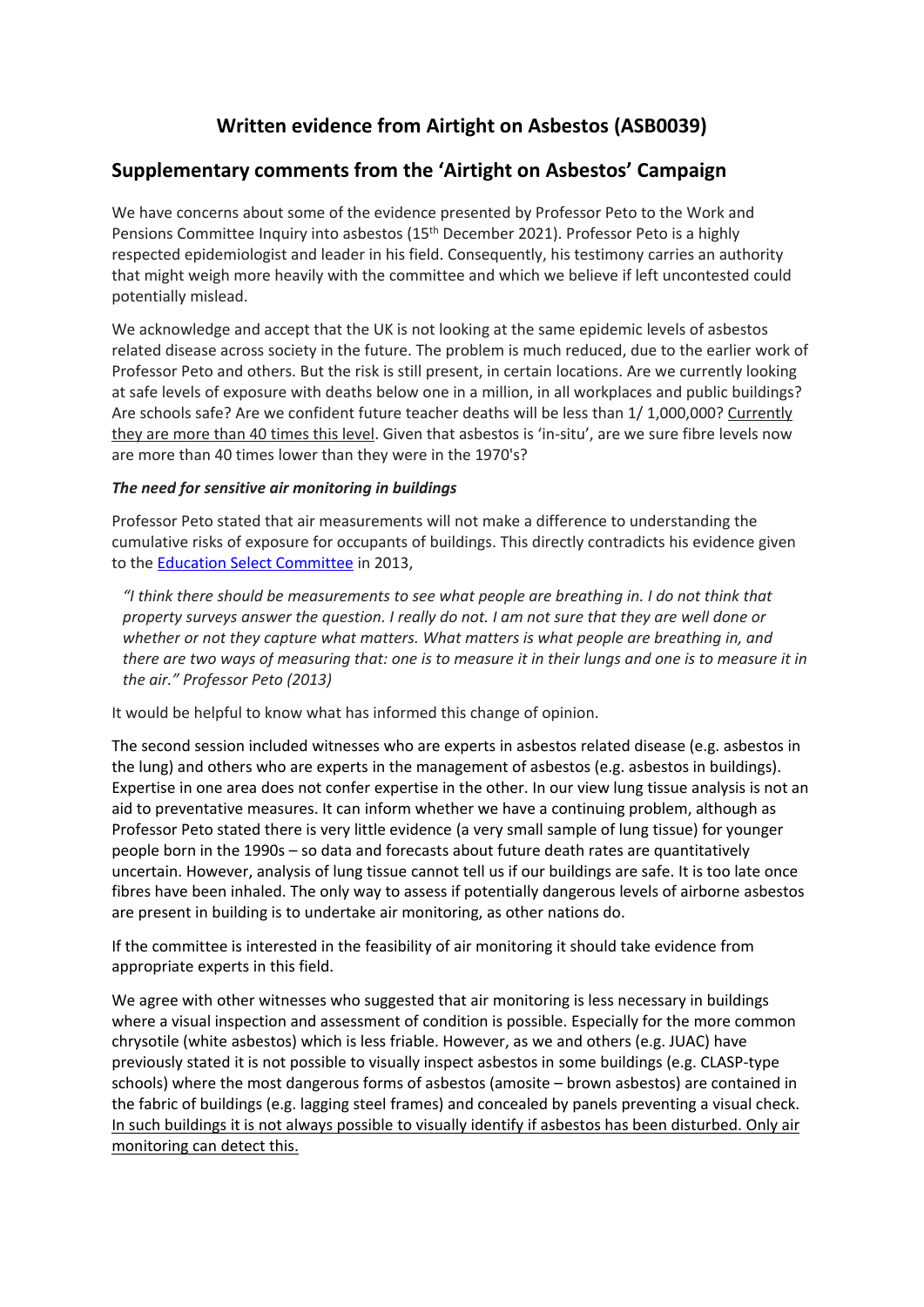#### *Teachers and nurses at greater risk*

Professor Peto stated that *"there is no current evidence that teachers are more heavily exposed than anybody else."* We would agree that more and better evidence is needed to assess the risk of exposure to teachers. This is why we are calling for sensitive air monitoring, where high risk materials are present (e.g. amosite).

There is a need to improve the evidence base, however, the [latest](http://www.hse.gov.uk/statistics/tables/mesooccupation.xlsx) [HSE](http://www.hse.gov.uk/statistics/tables/mesooccupation.xlsx) [data](http://www.hse.gov.uk/statistics/tables/mesooccupation.xlsx) does identify primary school teachers, teaching assistants, nurses and nursing auxiliaries among the highest ranked mesothelioma death rates across all female occupations. These rankings are much higher than would be expected in the general female population and cannot be explained by Professor Peto's statement that, *"an awful lot of people will do other things and then teach afterwards, so they will finish up with 'teacher' on their death certificate."* The reality is that the average age of teachers in the UK (39yrs) is younger than all OECD nations<sup>1</sup>, and teachers are more likely to teach first and then do other things.<sup>2</sup> So, 'teacher' is less likely to appear on the death certificate as the last occupation.

The view that teachers and nurses have 'probably been exposed during the installation of asbestos' is also not credible. Teachers will not, for example, have been present during the construction of CLASP-type schools.

**Note:** In his written evidence to the committee Professor Peto states that, "The very low mean lung burden for men and women born 1985-92 shown in table 1 (0.4 fibre/mg) is unreliable, and a larger sample in which a few heavily exposed people were seen might give a substantially higher average. Higher lung burdens were seen in a few construction workers born in 1975-84" (Written evidence from Prof Julian Peto FMedSci FRS (ASB0036), Dec, 2021)

All the epidemiological studies deal with 'cohorts' or groups, who have had known exposure and are therefore worthy of study, e.g. the [Wittenoon](https://academic.oup.com/ije/article/49/2/467/5610558?login=true) [Cohort.](https://academic.oup.com/ije/article/49/2/467/5610558?login=true) Our argument concerns those people who work in or occupy buildings containing large amounts of amosite – e.g. CLASP schools. This is a small fraction of the total population. This is where people are at elevated risk. Of course, the 'average' risk is much lower. There are no studies dealing with the CLASP school cohort.

Given that CLASP schools account for roughly 10% of all schools, and anecdotal evidence suggests the majority of teachers killed by mesothelioma worked in CLASP school, the probability is that ongoing exposure from these structures is much worse than suggested by reported deaths from all schools.

In addition, the fact that high lung burdens occur in a few construction workers born in 1975-84, tells us that exposure is still occurring. It is therefore logical to apply the argument offered by Professor Peto et al, that this exposure will extend to others who occupy the same buildings for work, shortly after ongoing and contemporary building and maintenance work.

#### *Acceptable risk*

In discussing the risk of exposure to asbestos in buildings Professor Peto stated that exposure is, "very much less than it was but it is still going on, so the risk looks as though it is of the order of one

<sup>2</sup> Since 2011, the leavers rate has been approximately 10% per year. Retention weakens with each passing year. With 83% of new teachers remaining after one year and 67% remaining after 5 years, fewer teachers are making it to retirement. The proportion of teachers aged 50 or over was just 17 per cent in 2017. https://www.gov.uk/government/statistics/school-workforce-in-england-november-2018#full-publicationupdate-history

<sup>1</sup> OECD (2019), TALIS 2018 Results (Volume I): Teachers and School Leaders as Lifelong Learners, TALIS, OECD Publishing, Paris, https://doi.org/10.1787/1d0bc92a-en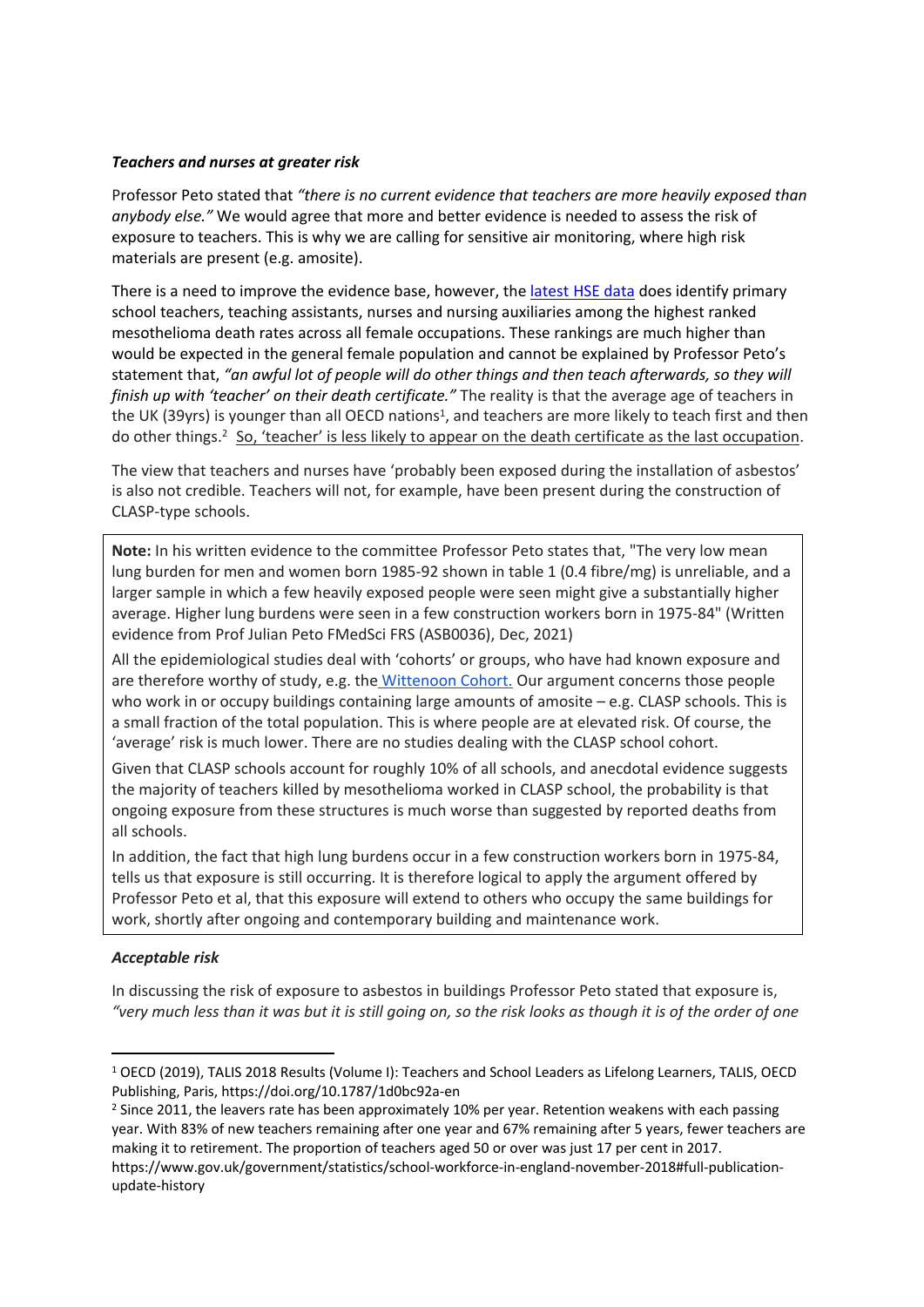*in* 20,000." The acceptable level of risk as defined by HSE is one in 1,000,000.<sup>3</sup> So this estimate of 1/20,000 is 50 times greater than the acceptable risk. We may avoid a future epidemic on the scale of the current situation, but are we certain that future deaths to teachers, children, and others, will be below the acceptable level? Deaths among teachers are currently more than 40 times over the HSE's defined acceptable level. 1/20,000 is neither a safe nor acceptable risk. We have argued that since the highest risk comes from a relatively small number of buildings. There is a strong case to prioritise and abate this risk. As Professor Kevin Bampton stated, *"the risk is not just about the epidemiology, it is also about the effectiveness, the regulation and management."*

## *Removal of asbestos is more dangerous than management in situ*

Professor Peto commented that fibre levels are high after asbestos is disturbed, and during installation: this is true. He also stated that the removal of asbestos could be as dangerous as installation proved to be, increasing exposure to the general population. This is an argument, based on conjecture with little to no evidence. Asbestos is already being removed from buildings across the UK on a daily basis due to demolition and renovation (e.g. The Palace of Westminster). This has been an ongoing programme of work over the past 40 years. Fibre levels are already getting 'a regular topup' and shall continue to do so.

Professor Peto's admits that we really do not know the level of environmental exposure or concentration of fibre levels. He states that, *"risk is determined by what you breathe-in in total. A* brief exposure to a higher level does not cause a large risk. It is the total number of fibres that you breathe in, particularly before the age of 30 or so. The younger you breathe it in, the bigger the risk *is, and that is quite clear."* This is why we are calling for the introduction of sensitive air monitoring. The precautionary principle ought to be adopted unless there is evidence to refute it.

### *Phased removal*

To clarify - the Airtight on Asbestos campaign is advocating phased, prioritised removal - not general removal. 'Phased' means different things to different people. For us the immediate priority is to remove amosite from CLASP schools. The risk of boisterous children disturbing amosite cannot be adequately managed in-situ. A point of note with 'phased removal', is that it may well be phased demolition and replacement, in which case, the argument of elevated risk following reoccupation is negated. This is worth stressing for dilapidated pre-fabricated 1960-70s' schools.

## *The costs of air testing*

There was some discussion about the general costs of asbestos removal, management, and air monitoring. It is worth pointing out that the cost of air sample analysis using TEM in France is estimated at 80 Euros (quote provided by asbestos consultants ITGA). This is an order of magnitude lower than the £800 mentioned in the second evidence session for lung sample analysis using TEM.

We have argued that the current use of PCM is too insensitive (like setting the drink driving limit to 10 units of alcohol rather than one) and that we need to bring air sampling techniques and practices up to date using TEM technology – in line with best international practice.

In the UK we currently spend approximately £120 million / year on asbestos air monitoring, but it is too insensitive to offer little more than mis-placed "reassurance". Sensitive air monitoring would provide much enhanced reassurance, drive up standards of asbestos removal and reduce exposures following asbestos removal.

#### *Compliance with the law*

<sup>3</sup> <https://www.hse.gov.uk/risk/theory/r2p2.pdf>